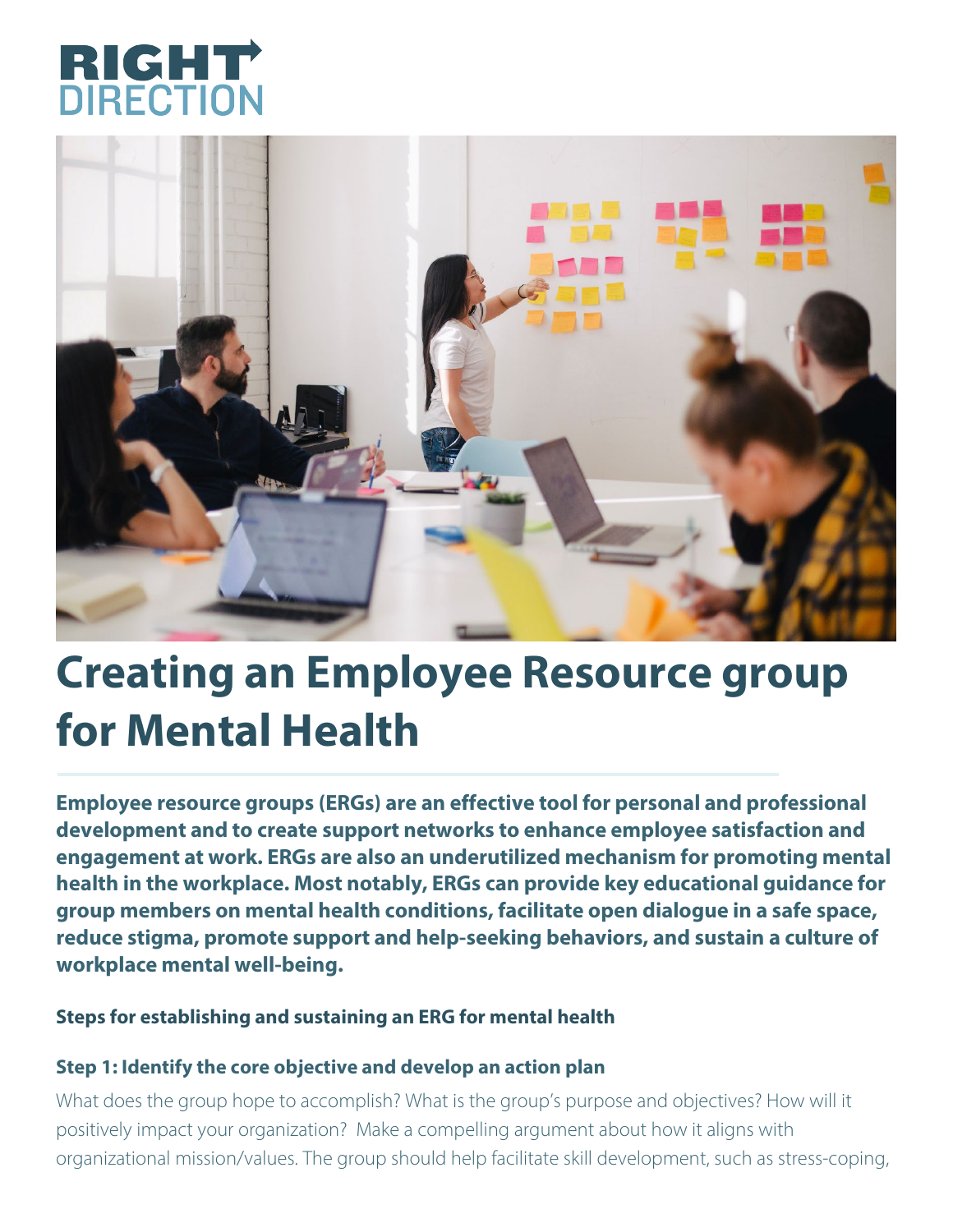resiliency, mindfulness, and more through workshops and information sessions. It is very helpful to have a few members with lived experiences with mental health (self or as a caregiver) that can help assist and direct other members to the appropriate resources. Lastly, choose a name for the ERG using soft language that empowers and aligns with organizational culture.

#### **Step 2: Provide structure to formalize ERG processes**

Develop a plan of action for the first year that includes organizational structure, leadership roles and responsibilities, meeting times and locations, meeting agendas, recruitment/marketing plan, and any planned events or initiatives. Set up a formal structure for roles and responsibilities. Establish a basic meeting agenda with specific items and time. Draft a well-defined membership recruitment plan (e.g. posters in common areas, sharing through word-of-mouth, organization-wide email, table at benefits fair, and other means). Plan a few fun and meaningful events to help engage members and include opportunities for mentorship, and personal and professional development. Examples of activities include: workshops on mindfulness, meditation, yoga, resiliency, gratitude, active listening; educational seminars on self-care, symptom awareness, and available organizational resources and benefits for mental health.

## **Step 3: Gain organizational support**

Before you begin, gain organizational buy-in and support. To do so, provide leadership with a compelling rationale outlining the need for an ERG for mental health and its benefit to the organization. A key component for establishing an ERG is to gain commitment from an executive sponsor that advocates for the group, shares information on group activities with management, monitors progress, and guides group development. Identify people passionate about mental health and enlist their help.

## **Step 4: Kickstarting the group**

This step really focuses on advertising and gaining momentum to help facilitate ERG success. Do not try to 'drink the ocean' by putting every idea in place at once. Start small, spread the word through networking, advertise through intranet documents or organizational newsletters, or ask your executive sponsor if you can send out a department- or company-wide email about the group. Leverage multiple communication channels to optimize outreach.

An essential element of ERGs is its inclusivity. Be sure to emphasize that it is voluntary and open to anyone who wants to join. Also, make sure that you describe meetings as safe places to learn more about mental health from both personal and caregiver perspectives. Highlight that group membership does not mean that you have a mental health condition. To facilitate group communication, set up a free Slack channel – or other team communication tools - where members can share news, articles, or offer support. The virtual element can help with individuals who may be uncomfortable meeting live.